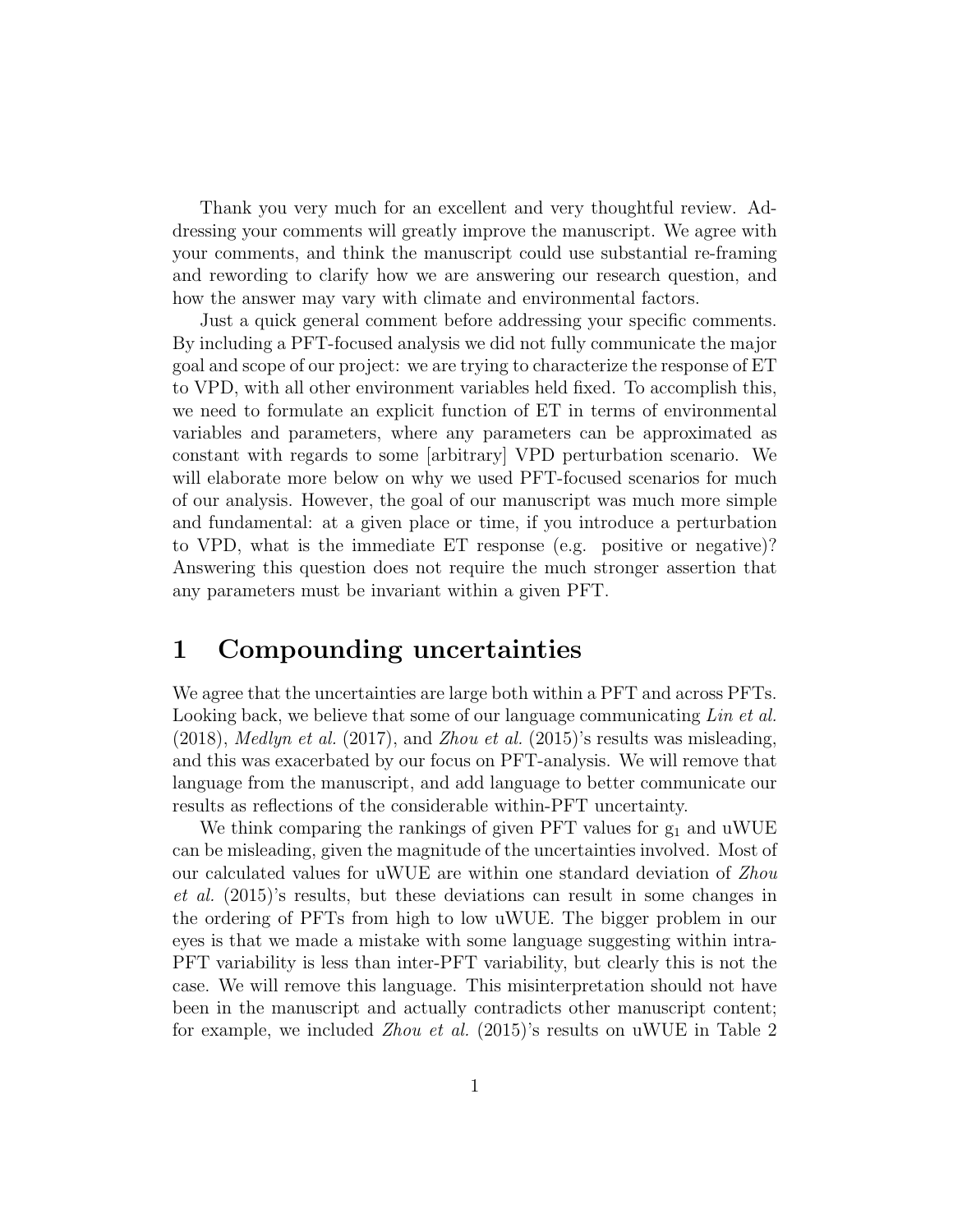explicitly to be transparent about the within- $\text{PFT}$  uncertainties.  $g_1$  values also exhibit considerable uncertainty, and again, while the relative rankings of these values may change, they are all within observed ranges in Medlyn et al. (2017). We did not include these in Table 2 because Medlyn et al. (2017) does not provide the numerical values; however, we think it would be useful to provide estimates of these ranges from  $Medlyn$  et al. (2017)'s figures in our Table 2.

Regarding how to interpret  $g_1$  and uWUE: we think the best way is with established physical relations from  $Medlyn$  et al. (2011) (Equation 3 in the manuscript) and *Zhou et al.* (2014) (Pg. 7, line 10 in the manuscript), with the knowledge that there is uncertainty involved. The quantities in these relationships all have some intrinsic physical meaning, but can vary substantially within a PFT. Again, we need to alter our language to better reflect this intra-PFT variability.

However, *Zhou et al.* (2014) did establish a constant uWUE approximation as a good approximation for capturing the relationship between GPP, ET and VPD at a given place and time, so it is still a very useful and robust approximation for answering our research question (see discussion in the introduction of this comment). Additionally, a constant  $g_1$  approximation is used in many earth system models, so while it introduces uncertainty, it also makes our framework useful for interpreting modeled vegetation response in ESMs and GCMs.

We also agree with the comment that the best way to think of this is probabilistically. This is the most robust approach to dealing with approximations - we introduce randomness to our variables and parameters to account for all of the physics that are not explicitly accounted for, as well as observational uncertainty. However, as far as we know we still have not developed a general, robust, and efficient arithmetic for random variables. We could try and adapt a Bayesian model to this problem, but given the large amount of arithmetic involved, fully incorporating a Bayesian representation to every variable in the analysis would be a very hard problem, and a significant research project in its own right. We think a good compromise is to add language directing the reader to interpret our results more probabilistically, which we have already presented probabilistically in the figures. For example, in Figure 5 the range of values in each plot represents a range of possible responses in the sign term. Within this figure, it's worth noting that the intra-PFT variability is greater than the inter-PFT variability, which is consistent with some of the previous results you highlight. Again, we need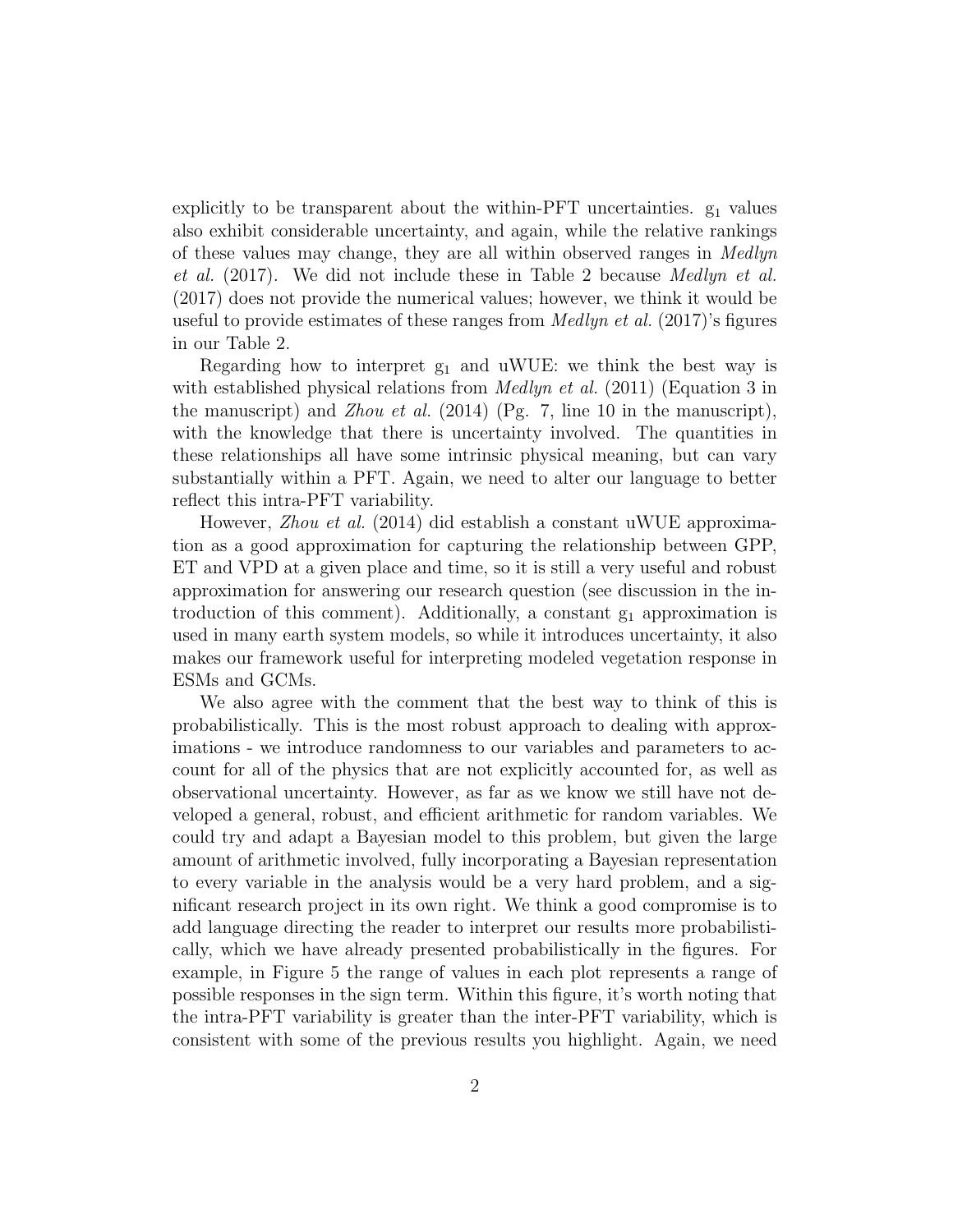to add language highlighting this, and its consistency with previous results. We included this variability and uncertainty explicitly to be transparent. A more difficult question is how much of this variability is due to observational and model error, and how much of it is due to climate and plant physiological variability (see Section 3.5).

## 2 Attribution to physiological responses

We do not want our analysis to be interpreted as an assertion that  $g_1$  and uWUE are attributes of PFT only. We expect them to vary both within a PFT and across a PFT. Our primary goal in using  $g_1$  and uWUE was to develop an explicit expression of ET as a function of environmental variables, and use this to assess the response to a change in VPD. We focused our analysis using PFTs because this is how it was framed in previous studies in the field, and specifically the studies used in our derivation (*Zhou et al.*, 2014, 2015; Medlyn et al., 2017). We were originally thinking the PFT-focused analysis could be useful, especially given that climate models generally hold plant parameters fixed with respect to PFT, so long as we were transparent about the large uncertainties and problems with this approach (see Figure 5).

We agree with you that stating that any quantity is fixed within a PFT is hard to believe. Phenotypic variation and adaptation within a given *species* can be considerable (i.e. effecting  $\lambda$ ,  $g_1$ , and uWUE), so it would be hard to say that anything would be constant within a PFT made up of many different diverse species. Both phenotypic variation as well as the species distribution and dominant PFT at a given location will all be strongly optimized in response to climate. In this sense, the distribution and evolution of local climate is a strong control on the local structure and physiology of a given ecosystem.

What we need to communicate better is that a given ecosystem's state at a place or time controls its response to a VPD perturbation. We are making an approximation that we can parameterize the effect of the ecosystem's state on VPD response with  $g_1$  and uWUE. These quantities can also vary due to soil moisture condition; the approximation we need to answer our research question is that they are fixed with respect to a VPD perturbation. In this sense, we do not view the two statements: "plants that are evolved to bred to prioritize primary production over water conservation (e.g., crops) exhibit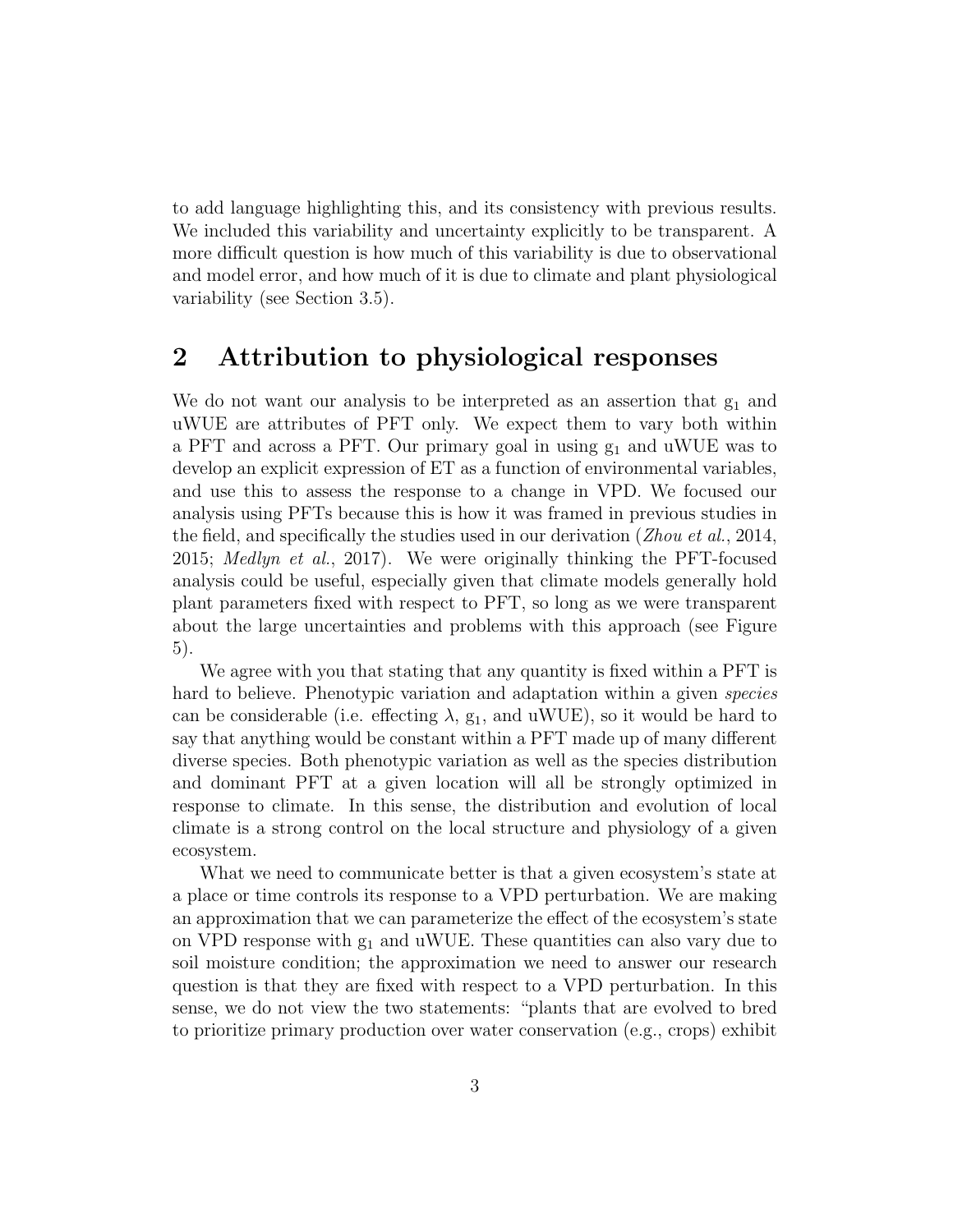a higher likelihood of atmospheric demand-driven response" and "ecosystem types are responding in this way because they have, on the whole, been subjected to less soil water limitation (due to the non-negligible effects of irrigation?)" as mutually exclusive. In fact, we view them as consistent with a view that crops and their physiology (parameterized by  $g_1$  and uWUE) exist at a given time and place because they have not been subjected to soil water limitation, and they have a given response to VPD because of their physiology (which is a direct effect of the environment). In this way, climate and land surface state are causes of the VPD response both directly and through their effect on plant physiology (parameterized by  $g_1$  and uWUE).

When writing this manuscript, there was definitely some internal tension and debate about how to best frame the analysis and results. We could either focus on PFT-oriented results as previous literature has done (e.g. holding plant physiology fixed within a given PFT), or allow plant physiology terms to vary through time and space and look at the distribution of ET response to VPD (see Section 3.5). After re-examining the manuscript both after some time away from the problem and in light of your comments we think a strong argument could be made that we made the wrong choice with respect to this focus. It may have made more sense to focus our analysis on the ET response more generally across space and time as ecosystem-scale plant physiology varies in response to climate and soil moisture.

## 3 Next Steps

In order to improve the manuscript and our communication of the answer to the question "When does VPD drive or reduce ET?", we see a few potential paths that we will consider between now and the final response after the discussion period. If you (or anyone else) has any opinions or comments in the meantime, we would appreciate the insight and feedback.

- **Option 1:** We include the discussion presented in this review and response, and include language explicitly stating that the purpose of the PFT analysis is to provide connections to other PFT-constant analyses and models (e.g. ESMs and GCMs). We will add extensive language on the uncertainty and weaknesses of this approach, and reframe our conclusions to reflect his uncertainty.
- **Option 2:** We instead alter our analysis to look at how VPD response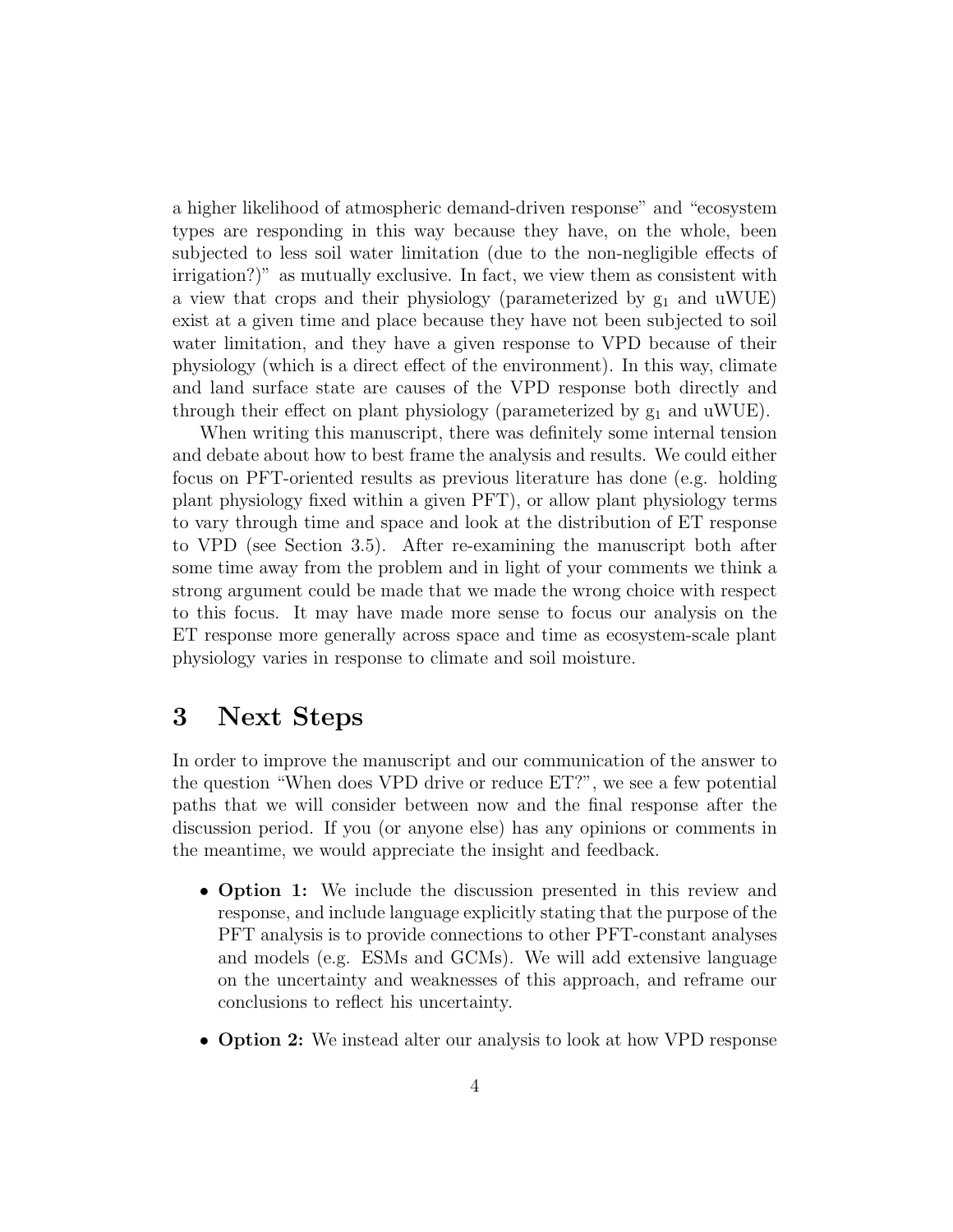varies with climate and general plant physiological variability, instead of focusing only on PFT analysis that poorly captures all of the observed variability in ET response. Sections 3.1 - 3.2 would be replaced by analysis directly relating ET response to general climate and plant physiological terms, rather than PFT-mean analysis. For example, the "scaling term" analysis would be presented in terms of generic changes in plant height and temperature, and the "sign term" analysis would be framed by generic changes to  $g_1$  and uWUE, as informed by previous literature.

• **Option 3:** This is the most extreme option in terms of modifying the manuscript. We significantly alter the manuscript and instead focus on just the general shape of the ET-VPD curve (with environmental variables held fixed). This was not discussed in the review, but one of our most noteworthy results is on the general shape of the ET-VPD curve being concave up, given an assumption of a square-root VPD dependence of ET. This result is independent of any assumptions of uWUE and g1, and to our knowledge it is first derived curve of ecosystem response to VPD (see Section 3.7). It also highlights the importance of discerning the exact exponent of VPD dependence, as this alters the fundamental nature and shape of the curve. Essentially, the manuscript would become just our motivation and derivation, followed by Section 3.7 exploring the consequences of the derivation for the shape of the VPD curve. This alteration of the manuscript would likely result in more of a technical note-type paper, and we are hesitant to do this because we think there is still a lot of useful information obtained by tying our results to real-world scenarios (as in Options 1 and 2 above).

Here we present some final minor comments and concerns on the technical details of our proposed changes to the manuscript, which are relevant to representing uncertainty and spatiotemporal variability in uWUE and  $g_1$ . In the original manuscript we used a single  $\sigma$  term to represent this variability. We did this because changes in uWUE and  $g_1$  induce a very similar change in the ET solution, which made solving for independent  $\sigma_{uWUE}$  and  $\sigma_{q1}$  terms intractable at a given time and place, and representing variability in both g<sup>1</sup> and uWUE difficult. We decided to hold  $g_1$  fixed within a PFT for a two reasons: 1) ESMs and GCMs generally hold  $g_1$  fixed, and 2) letting uWUE vary seemed more appropriate to represent specifically soil water variations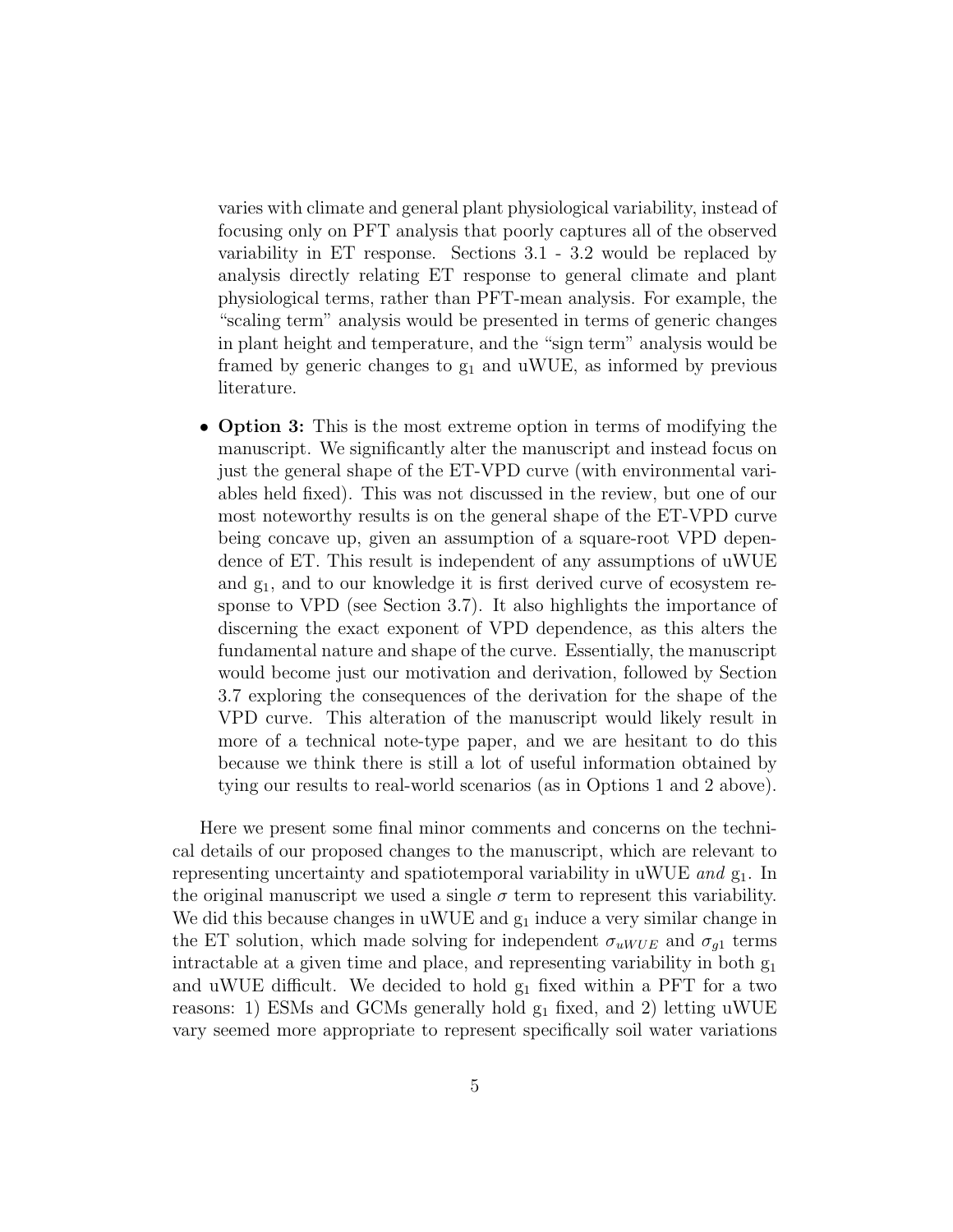on stomatal conductance, as uWUE modifies stomatal conductance analogously to how soil moisture factors modify a maximum stomatal conductance in land surface models (e.g. it is a multiplicative factor on the entire stomatal conductance term). Because uWUE and  $g_1$  induce similar changes in ET, at least qualitatively we think that having a single  $\sigma$  can represent some of the variability in both  $uWUE$  and  $g_1$ . However, formally there is no explicit variability in the  $g_1$  term. The discussion in this review rightly points out that based on previous results we do expect some variability in  $g_1$  as well. So, an unresolved question is how important is it to the analysis and its interpretation to include an explicit  $g_1$  variability term in addition to the existing  $\sigma$  term. We are including these comments to hopefully stimulate some discussion on the importance of explicitly representing  $g_1$  variability, given the difficulties of doing so within our framework. However, we could imagine some timescale based approaches where we might be able to account for both the  $g_1$  and uWUE variability, for example by making assumptions over what time scale each quantity is fixed, and fitting based on that (e.g.  $g_1$  is fixed for a given season, and uWUE is fixed for a given day). This approach might allow a tractable solution, and also could help us filter model error and observational noise from "true" plant physiological and climatic variability in uWUE and  $g_1$ . The cost of all of this is a significant increase in the analysis and content of the paper, as well as some increased opacity to the methods. Comments are welcome.

Thank you again for the thoughtful review. We hope it stimulates further discussion.

## References

- Lin, C., P. Gentine, Y. Huang, K. Guan, H. Kimm, and S. Zhou (2018), Diel ecosystem conductance response to vapor pressure deficit is suboptimal and independent of soil moisture, Agricultural and Forest Meteorology, 250, 24–34.
- Medlyn, B. E., R. A. Duursma, D. Eamus, D. S. Ellsworth, I. C. Prentice, C. V. M. Barton, K. Y. Crous, P. D. Angelis, M. Freeman, and L. Wingate (2011), Reconciling the optimal and empirical approaches to modelling stomatal conductance, Global Change Biology, 17 (6), 2134– 2144, doi:10.1111/j.1365-2486.2010.02375.x.